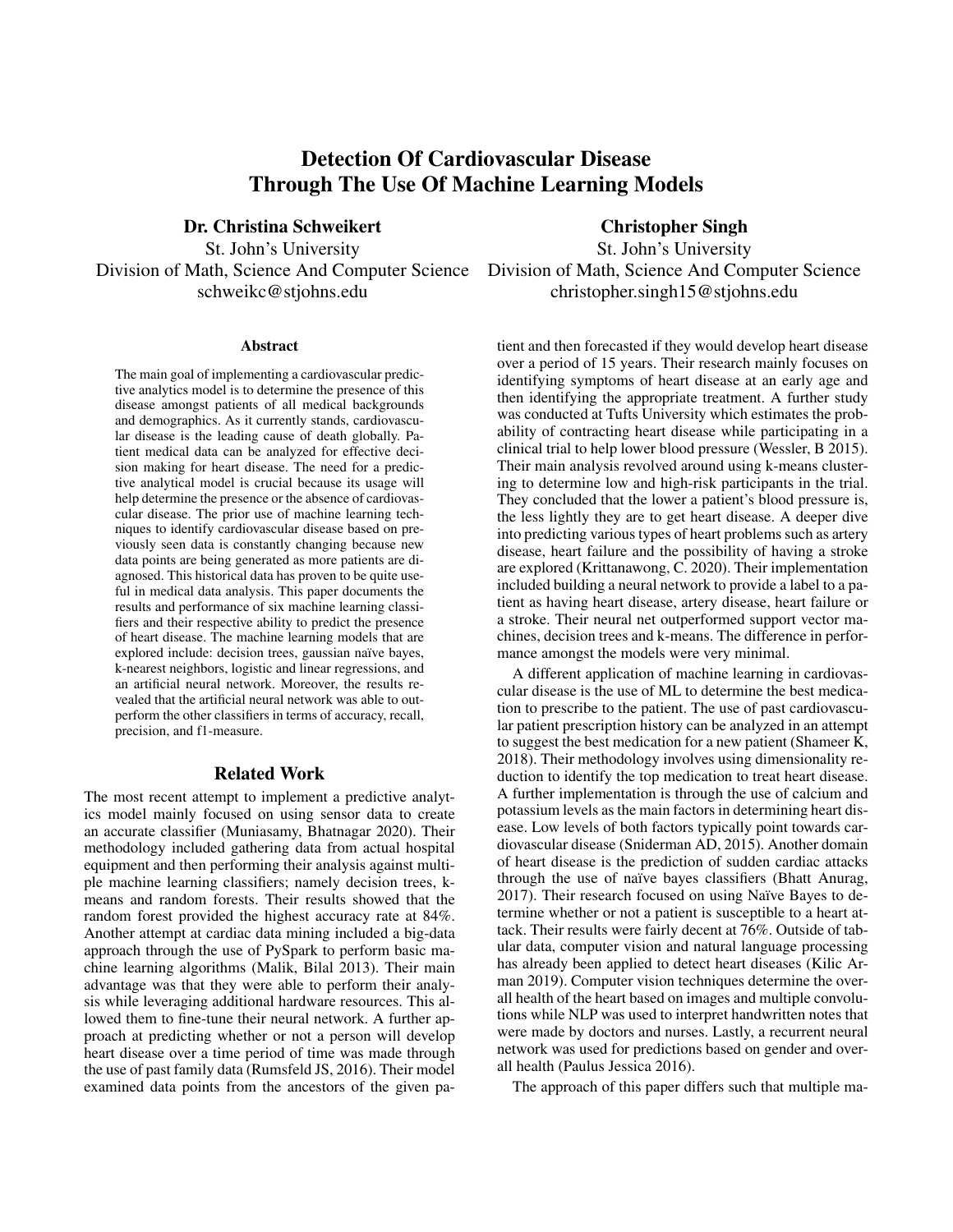chine learning algorithms are examined in terms of accuracy and instead of using a recurrent neural network, an artificial neural network is implemented. Our method uses 10-fold cross validation to measure the performance of the classifier. The proposed implemented model is able to take in unseen data and classify it as either positive or negative for cardiovascular disease.

## Data

The initial dataset used in our analysis consists of 70,000 records of patient data with a total number of 11 features and 1 target variable. According to the data source, all of the preliminary features can be categorized into three group types which are either objective, subjective or examinational. An objective feature is defined as factual information about the patient such as age, height, weight and gender. A subjective feature is explained as information that is given by the patient such as smoking habits, alcohol intake and physical activity. The examinational feature is defined as the results of an actual medical examination performed by either a doctor or a nurse such as systolic blood pressure, diastolic blood pressure, cholesterol, and glucose levels. The target variable in the dataset was a binary cardiovascular disease feature which determines the presence of the absence of the disease. Aside from the initial features in the dataset, a calculated feature named body mass index (BMI) was added by dividing the patient's weight by their height squared. In order to perform this calculation, the height column needed to be converted from centimeters to meters by dividing the column values by 100. Another column that was added to the initial dataset was the obesity level column. This column was created by examining the patient's body mass index and then classifying each patient as being under weight, normal weight, overweight, stage 1 obesity, stage 2 obesity, or stage 3 obesity. The thresholds that were used for determining this column were defined by the Centers for Disease Control and Prevention (CDC).

The data pre-processing steps that were used includes the following: checking for null or missing values, identifying possible outliers, and then removing them, and finally minmax normalization to a better feel for the data. The first step in the data preparation process was to remove the patient id column since it provided no useful insights. The following step was to represent the obesity column numerically since it contained textual data. This was done by using value labels from 0 to 5 which represented the entire categorical values from under weight all the way to stage 3 obesity. A simple dataframe null check revealed that there were no missing values. The process that was used to determine possible outliers mainly revolved around blood pressure extreme values. Based on a published study that was performed by multiple doctors, the maximum attainable blood pressure is 270/260 (Brzezinski WA 1990). Given this information, the systolic and diastolic blood pressure columns were checked against those thresholds and the records were appropriately removed. The final data pre-processing step was to normalize the entire dataset using minimum and maximum values such that column value for each row gets transformed into a decimal format between 0 and 1 inclusive. The dataset had

to be normalized before any data mining techniques could be applied because each feature variable was measured at different scales. Without performing normalization, the applied models will be skewed and potentially introduce a certain degree of bias.

### Methodology

The machine learning models that were implemented were decision trees, naïve bayes classifiers, k-means clustering, logistical and linear regression and an artificial neural network. For predictive analytics purposes, the cardiovascular disease variable was removed from the  $X$  – variable. The dataset was split with a 70:30 percent ratio of training and testing. The decision tree application used all features and was evaluated in terms of its Gini index to determine impurity. The training and testing sets were fit on the model and then predictions were made using both the testing sets along with unseen patient data that was not initially in the original dataset. The actual decision tree itself, resulted in multiple children nodes in which all features are considered. The naïve bayes classifier was implemented in a similar manner using its default parameters.

The implementation of k-means relied on first determining the optimal number of clusters that should be used. The procedure used to find the ideal k-value was to create an elbow graph which showed the inertia values from a range of 1 through 14 and then identify the value which most likely resembles the bend in the shape of an elbow. The value that was determined from the graph in our case was k=6. In order to confirm the appropriate k-value, the silhouette score was calculated using a range of potential k-values and the results showed that 6 was the best choice since it had the highest silhouette score. The clustering scatter plots were generated for each feature in the dataset against each column. Even though that there are 6 clusters with very few outliers, the actual data points along with the centroids are still close together as seen in the following graph:



Figure 1: k-means cluster

A more concise and clearer graph can be generated from an un-normalized dataset because all of the datapoints are within the range of 0 to 1.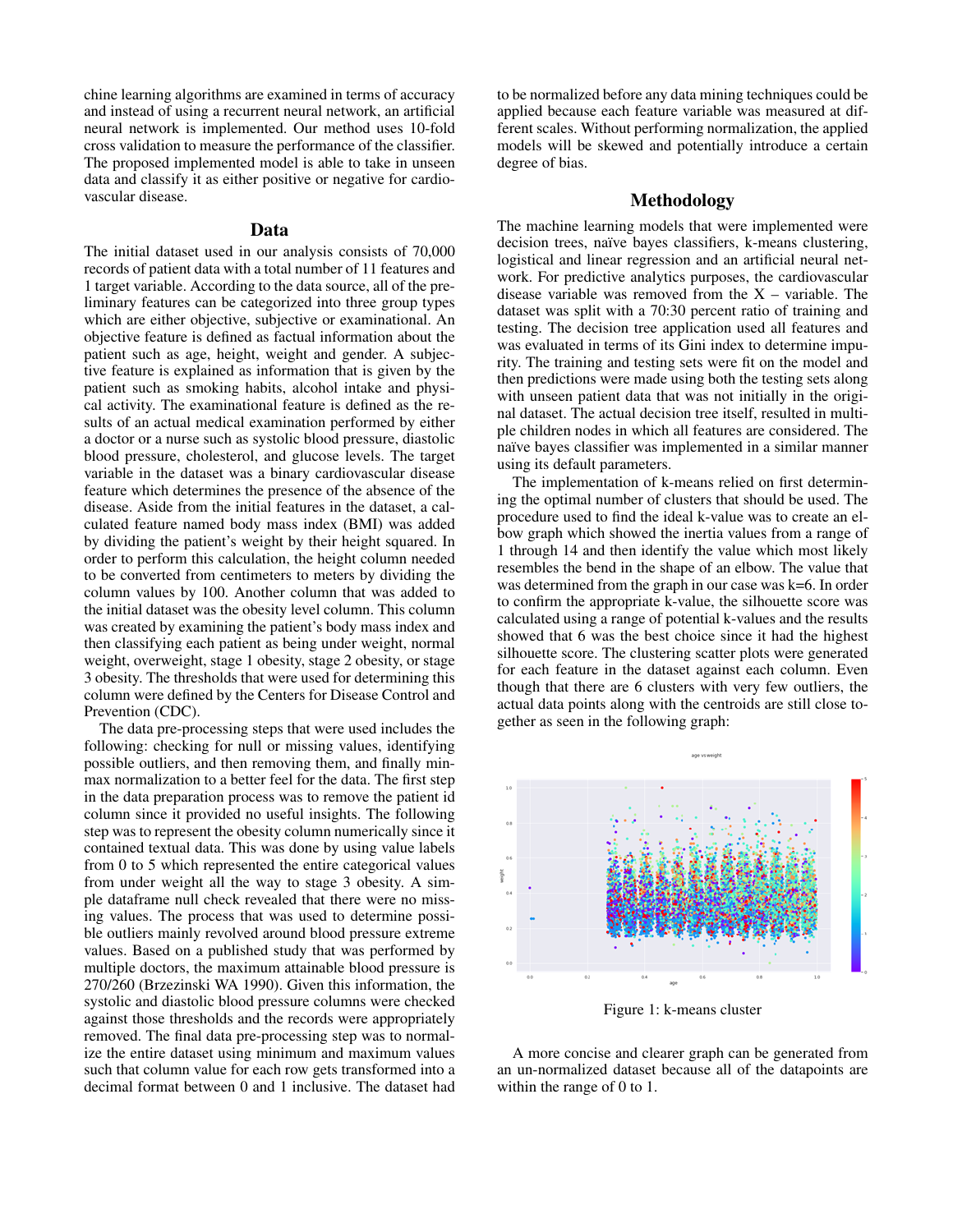The two-regression analysis that were performed were logistical and linear. A logistical regression was performed since it is a special form of regression analysis in which the target variable is binary. The ROC curve shows the false positives contrary to the true positives.



Figure 2: ROC Curve

The linear regression model used all of the features but was not quite as effective when compared to the logistic regression. Below is one of the results of the linear regression model:



Figure 3: Linear Regression

It is possible that performing this linear regression on an unnormalized dataset will result in a more accurate result. It will also provide a better slope and intercept value.

The neural network architecture that was used is rather simple in that it only has 4 Dense layers. A sequential TensorFlow model was used where the loss function was binary cross entropy because the target variable was either positive or negative for cardiovascular disease. The input layer takes 13 dimensions which is the total number of the feature space and outputs 7 neurons. Each dense layer afterwards sees a reduction in the number of neurons. The activation function for the first three layers are relu which uses the max function to return the value of neurons. If the input is negative, the output is always 0. The activation function for the last layer is sigmoid because it is used to predict probability as an output between the range of 0 and 1. The model was compiled and validated using training and testing sets with a total of 400 epochs. The following graph shows the change in the accuracy of the neural train over all of the epochs.



Figure 4: Neural Net Accuracy

The model accuracy seemed to stabilize after about 50 epochs. The main reason that the model stabilized was that we set the number of neurons in the hidden layer to be the median value of the total number of features in the dataset. Predictions were then made against the same testing sets that were used in the other machine learning models.

#### **Results**

The performances of all of these models were evaluated in terms of their accuracy, precision, recall and f1-score. For each model, a classification report was generated with the prediction variable and the same y-test variable. The results are displayed in the chart below and show how close each classifier performed in relation to the others:

|               | Accuracy | Precision | Recall | F1   |
|---------------|----------|-----------|--------|------|
| Decision Tree | 0.63     | 0.64      | 0.64   | 0.64 |
| Naive Bayes   | 0.69     | 0.67      | 0.79   | 0.72 |
| Neural Net    | 0.73     | 0.73      | 0.74   | 0.73 |
| K-Means       | 0.68     | 0.56      | 0.47   | 0.51 |
| Logistic Reg  | 0.72     | 0.70      | 0.77   | 0.74 |
| Linear Reg    | 0.72     | 0.72      | 0.69   | 0.71 |

Table 1: Evaluation Metrics Of All Machine Learning Models

The key conclusion from this chart is that the neural network was slightly able to perform better than the other models in terms of its accuracy, precision, recall and f1-score. The main reason for the neural network to outperform the other is that it had multiple layers in the architecture. The decision tree model was the worst out of all the tested models. The results of my models were somewhat close to results of previously implemented models with a tolerance of about 5 percent.

In order to thoroughly determine the effectiveness of our model solution, we examined the p-value of the results with respect to the null hypothesis. In this analysis, we assumed the level of significance to be less than or equal to 0.05. Any p-value which is less than this threshold should be accepted and the null hypothesis is ultimately rejected.

The results of the p-value calculations show that only half of the implemented models turned out to be significant: